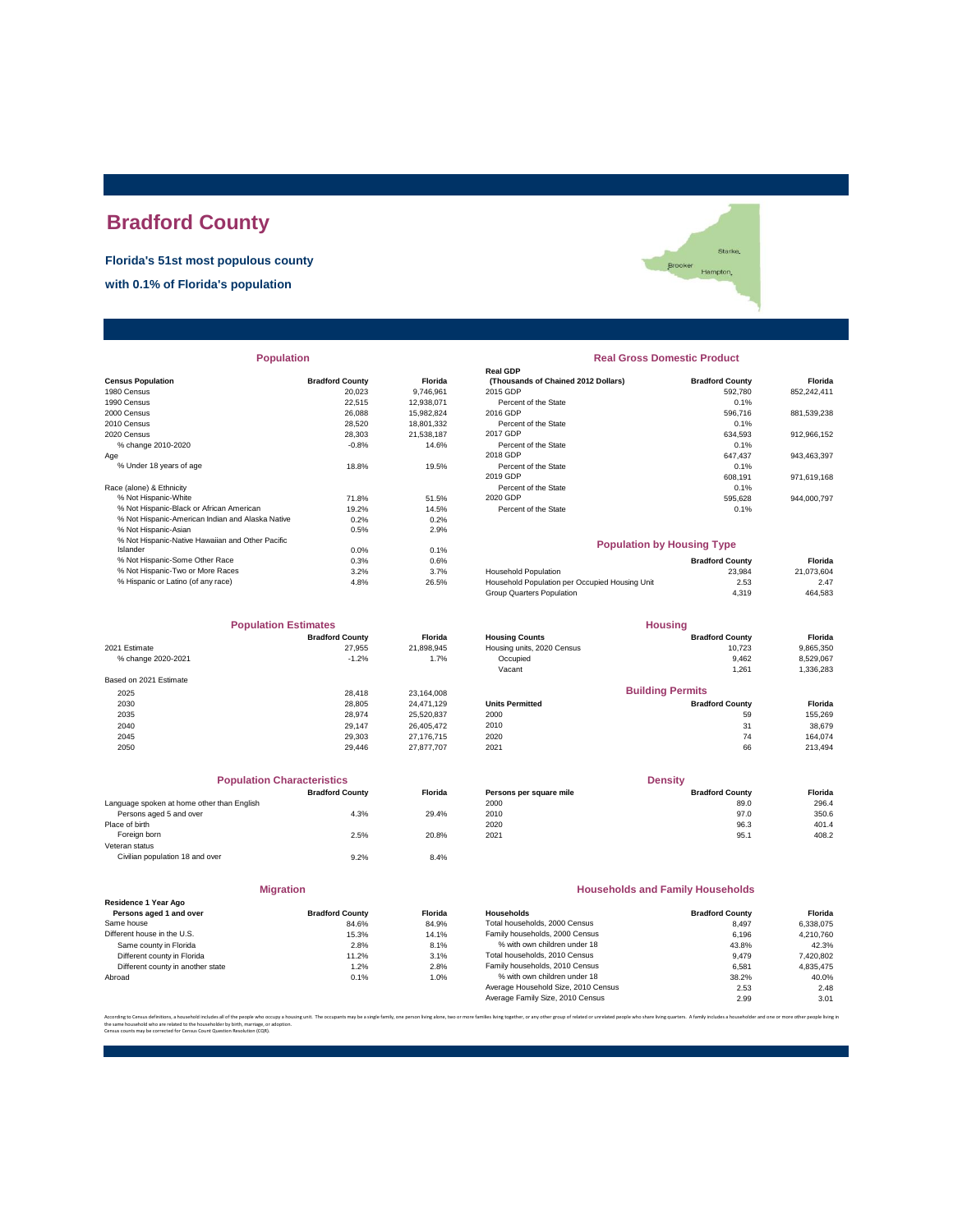## **Bradford County**

|                                                                              |                        |                       | <b>Employment and Labor Force</b>                |                        |                      |
|------------------------------------------------------------------------------|------------------------|-----------------------|--------------------------------------------------|------------------------|----------------------|
| <b>Establishments</b>                                                        |                        |                       | <b>Establishments</b>                            |                        |                      |
| 2020                                                                         | <b>Bradford County</b> | Florida               | % of All Industries, 2020                        | <b>Bradford County</b> | Florida              |
| All industries                                                               | 536                    | 763,854               | All industries<br>Natural Resource & Mining      | 536                    | 763,854              |
| Natural Resource & Mining<br>Construction                                    | 18<br>64               | 5,514<br>77,720       | Construction                                     | 3.4%<br>11.9%          | 0.7%<br>10.2%        |
| Manufacturing                                                                | 16                     | 21,822                | Manufacturing                                    | 3.0%                   | 2.9%                 |
| Trade, Transportation and Utilities                                          | 131                    | 145,853               | Trade, Transportation and Utilities              | 24.4%                  | 19.1%                |
| Information                                                                  | 7                      | 13,437                | Information                                      | 1.3%                   | 1.8%                 |
| <b>Financial Activities</b>                                                  | 39                     | 83,911                | <b>Financial Activities</b>                      | 7.3%                   | 11.0%                |
| Professional & Business Services                                             | 76                     | 187,348               | Professional & Business Services                 | 14.2%                  | 24.5%                |
| Education & Health Services                                                  | 63                     | 87,764                | Education & Health Services                      | 11.8%                  | 11.5%                |
| Leisure and Hospitality                                                      | 53                     | 61,008                | Leisure and Hospitality                          | 9.9%                   | 8.0%                 |
| <b>Other Services</b>                                                        | 37                     | 56,385                | Other Services                                   | 6.9%                   | 7.4%                 |
| Government                                                                   | 30                     | 5,895                 | Government                                       | 5.6%                   | 0.8%                 |
| <b>Average Annual Employment</b>                                             |                        |                       | <b>Average Annual Wage</b>                       |                        |                      |
| % of All Industries, 2020                                                    | <b>Bradford County</b> | Florida               | 2020                                             | <b>Bradford County</b> | Florida              |
| All industries                                                               | 6,298                  | 8,453,489             | All industries                                   | \$39,756               | \$55,840             |
| Natural Resource & Mining                                                    | 6.4%                   | 0.8%                  | Natural Resource & Mining                        | \$46,957               | \$37,710             |
| Construction                                                                 | 3.6%                   | 6.7%                  | Construction                                     | \$47,644               | \$55,840             |
| Manufacturing                                                                | 25.6%                  | 4.5%                  | Manufacturing                                    | \$44,137               | \$66,738             |
| Trade, Transportation and Utilities                                          | 0.5%                   | 20.6%                 | Trade, Transportation and Utilities              | \$42,218               | \$49,342             |
| Information                                                                  | 2.9%                   | 1.5%                  | Information                                      | \$38,060               | \$93,360             |
| <b>Financial Activities</b>                                                  | 3.6%                   | 6.9%                  | <b>Financial Activities</b>                      | \$42,186               | \$84,295             |
| Professional & Business Services                                             | 10.9%                  | 16.1%                 | Professional & Business Services                 | \$32,959               | \$68,218             |
| Education & Health Services                                                  | 11.1%                  | 15.3%                 | Education & Health Services                      | \$16,769               | \$55,099             |
| Leisure and Hospitality<br><b>Other Services</b>                             | 1.2%<br><b>NA</b>      | 11.9%<br>3.0%         | Leisure and Hospitality<br>Other Services        | \$32,099<br><b>NA</b>  | \$27,694<br>\$41,131 |
| Government                                                                   | 30.8%                  | 12.5%                 | Government                                       | \$42,064               | \$58,821             |
| Industries may not add to the total due to confidentiality and unclassified. |                        |                       |                                                  |                        |                      |
|                                                                              |                        |                       |                                                  |                        |                      |
| Labor Force as Percent of Population                                         |                        |                       |                                                  |                        |                      |
| Aged 18 and Older                                                            | <b>Bradford County</b> | Florida               | <b>Unemployment Rate</b>                         | <b>Bradford County</b> | Florida              |
| 2000                                                                         | 52.4%                  | 64.2%                 | 2000                                             | 3.8%                   | 3.8%                 |
| 2010<br>2020                                                                 | 50.2%<br>46.4%         | 61.8%<br>58.6%        | 2010<br>2020                                     | 9.5%<br>6.5%           | 10.8%<br>8.2%        |
| 2021                                                                         | 46.6%                  | 59.0%                 | 2021                                             | 4.2%                   | 4.6%                 |
|                                                                              |                        |                       |                                                  |                        |                      |
|                                                                              |                        |                       | <b>Income and Financial Health</b>               |                        |                      |
| Personal Income (\$000s)                                                     | <b>Bradford County</b> | Florida               | Per Capita Personal Income                       | <b>Bradford County</b> | Florida              |
| 2000                                                                         | \$506,752              | \$472,851,789         | 2000                                             | \$19,443               | \$29,466             |
| 2010                                                                         | \$722,499              | \$732,457,478         | 2010                                             | \$25,319               | \$38,865             |
| 2011                                                                         | \$753,282              | \$771,409,454         | 2011                                             | \$26,496               | \$40,482             |
| % change 2010-11                                                             | 4.3%                   | 5.3%                  | % change 2010-11                                 | 4.6%                   | 4.2%                 |
| 2012                                                                         | \$760,500              | \$800,551,723         | 2012                                             | \$28,113               | \$41,475             |
| % change 2011-12                                                             | 1.0%                   | 3.8%                  | % change 2011-12                                 | 6.1%                   | 2.5%                 |
| 2013<br>% change 2012-13                                                     | \$777,103              | \$802,975,701         | 2013<br>% change 2012-13                         | \$28,992               | \$41,069             |
| 2014                                                                         | 2.2%                   | 0.3%                  | 2014                                             | 3.1%                   | $-1.0%$<br>\$43,388  |
| % change 2013-14                                                             | \$800,716<br>3.0%      | \$861,412,339<br>7.3% | % change 2013-14                                 | \$30,145<br>4.0%       | 5.6%                 |
| 2015                                                                         | \$835,418              | \$919,834,894         | 2015                                             | \$31,220               | \$45,493             |
| % change 2014-15                                                             | 4.3%                   | 6.8%                  | % change 2014-15                                 | 3.6%                   | 4.9%                 |
| 2016                                                                         | \$841,606              | \$954,069,719         | 2016                                             | \$31,455               | \$46,253             |
| % change 2015-16                                                             | 0.7%                   | 3.7%                  | % change 2015-16                                 | 0.8%                   | 1.7%                 |
| 2017                                                                         | \$896,534              | \$1,023,131,116       | 2017                                             | \$33,012               | \$48,774             |
| % change 2016-17                                                             | 6.5%                   | 7.2%                  | % change 2016-17                                 | 4.9%                   | 5.5%                 |
| 2018                                                                         | \$935,158              | \$1,087,188,628       | 2018                                             | \$33,688               | \$51,150             |
| % change 2017-18                                                             | 4.3%                   | 6.3%                  | % change 2017-18                                 | 2.0%                   | 4.9%                 |
| 2019                                                                         | \$963,007              | \$1,139,799,293       | 2019                                             | \$33,971               | \$53,034             |
| % change 2018-19                                                             | 3.0%                   | 4.8%                  | % change 2018-19                                 | 0.8%                   | 3.7%                 |
| 2020<br>% change 2019-20                                                     | \$1,037,944            | \$1,209,995,921       | 2020<br>% change 2019-20                         | \$36,301               | \$55,675             |
|                                                                              | 7.8%                   | 6.2%                  |                                                  | 6.9%                   | 5.0%                 |
| Earnings by Place of Work (\$000s)                                           |                        |                       | <b>Median Income</b>                             |                        |                      |
| 2000                                                                         | \$266,761              | \$308,751,767         | Median Household Income                          | \$43,580               | \$57,703             |
| 2010                                                                         | \$340,131              | \$438,983,914         | Median Family Income                             | \$53,929               | \$69,670             |
| 2011                                                                         | \$334,131              | \$450,498,606         |                                                  |                        |                      |
| % change 2010-11                                                             | $-1.8%$                | 2.6%                  | Percent in Poverty, 2020                         |                        |                      |
| 2012                                                                         | \$327,430              | \$468,410,475         | All ages in poverty                              | 17.5%                  | 12.4%                |
| % change 2011-12                                                             | $-2.0%$                | 4.0%                  | Under age 18 in poverty                          | 22.0%                  | 17.2%                |
| 2013                                                                         | \$334,399              | \$482,898,301         | Related children age 5-17 in families in poverty | 21.3%                  | 16.5%                |
| % change 2012-13                                                             | 2.1%                   | 3.1%                  |                                                  |                        |                      |
| 2014                                                                         | \$337,548              | \$512,375,290         | <b>Personal Bankruptcy Filing Rate</b>           |                        |                      |
| % change 2013-14                                                             | 0.9%                   | 6.1%                  | (per 1,000 population)                           | <b>Bradford County</b> | Florida              |
| 2015                                                                         | \$354,118              | \$544,408,719         | 12-Month Period Ending December 31, 2020         | 1.17                   | 1.66                 |
| % change 2014-15                                                             | 4.9%                   | 6.3%                  | 12-Month Period Ending December 31, 2021         | 1.18                   | 1.38                 |
| 2016<br>% change 2015-16                                                     | \$349,305              | \$569,769,284         | State Rank                                       | 25                     | <b>NA</b>            |
| 2017                                                                         | $-1.4%$<br>\$369,161   | 4.7%<br>\$603,668,170 | NonBusiness Chapter 7 & Chapter 13               |                        |                      |
| % change 2016-17                                                             | 5.7%                   | 5.9%                  | Workers Aged 16 and Over                         | <b>Bradford County</b> | Florida              |
| 2018                                                                         | \$380,710              | \$639,620,451         | Place of Work in Florida                         |                        |                      |
| % change 2017-18                                                             | 3.1%                   | 6.0%                  | Worked outside county of residence               | 47.5%                  | 18.1%                |
| 2019                                                                         | \$370,824              | \$671,553,148         | Travel Time to Work                              |                        |                      |
| % change 2018-19                                                             | $-2.6%$                | 5.0%                  | Mean travel time to work (minutes)               | 31.0                   | 27.9                 |
| 2020                                                                         | \$384,175              | \$688,764,753         |                                                  |                        |                      |
| % change 2019-20                                                             | 3.6%                   | 2.6%                  |                                                  |                        |                      |